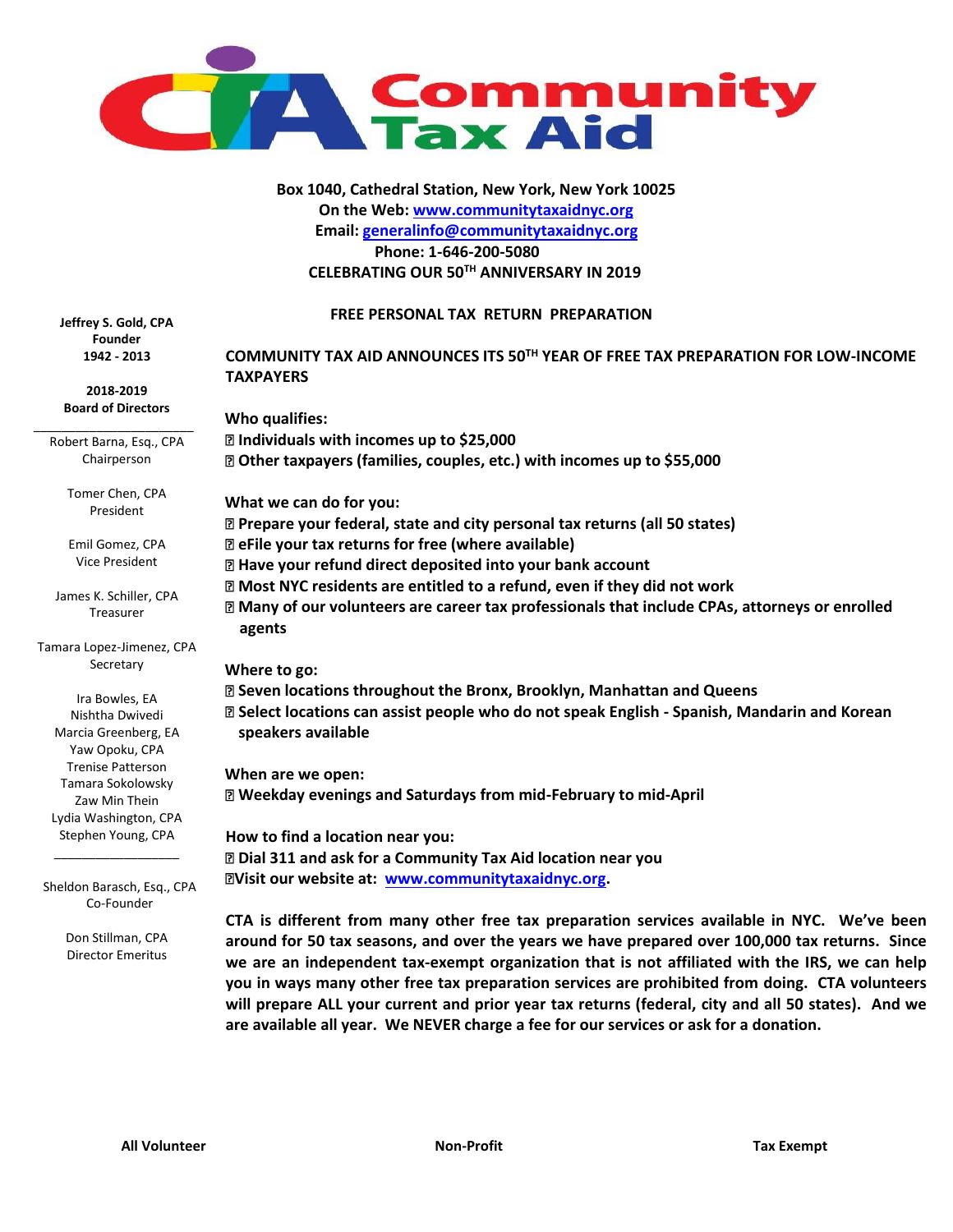

**BOX 1040, Cathedral Station New York, NY 10025 HELPING PEOPLE SINCE 1970**

# **LE AYUDAMOS CON SUS PLANILLAS DE INCOME TAX. GRATIS!** WE'LL FILL OUT YOUR TAX FORMS. FREE!

You may be able to get some FEDERAL, STATE or CITY money if:

- You live in New York City; or
- You have children; or
- You pay for child or dependent care; or
- You had income; or
- Your income and rent meet certain guidelines.

Even if you've never filed before we can help you. We may get money for you for 2018, 2017, 2016 or 2015, but you must file your tax returns to get the money you are owed.

**IF YOU QUALIFY**: One of our experienced volunteers, (Accountants, Lawyers and Students) will fill out your federal, state and city income tax returns - FREE.

### **HERE'S WHO QUALIFIES:**

- $\sqrt{\phantom{a}}$  Individuals with Income up to \$25,000
- $\sqrt{\frac{255,000}{2}}$
- $\sqrt{\ }$  No more than \$3,500 of income can be from interest, dividends and capital gains.

### **BRING US** : **(for each year you need tax preparation)**

- $\sqrt{ }$  A copy of last year's tax return (or the last tax return you filed).
- $\sqrt{\phantom{a}}$  All W-2 forms and/or 1099 forms and any other income information including Social Security and SSI.
- √ Forms or notices received from the Internal Revenue Service or the New York State Tax Department.
- √ Social Security cards (or ITINs) for yourself and anybody you support.
- √ Health insurance information for yourself and your dependents: Form 1095-A, B & C, and your insurance cards.
- $\sqrt{\ }$  Bank account number and routing number for direct deposit of any refund you may receive.
- √ STUDENTS: Form 1098-T as well as a bursar's receipt showing tuition you paid from your personal funds and what was paid by loans. Also bring receipts for books and a computer if you purchased one.

**DIRECT DEPOSIT** of your refund is the fastest way to get your money.

If you do not have a bank account and would like **DIRECT DEPOSIT**, now is a good time to open an account. Visit your bank for more information regarding fees.

### **FOR A LOCATION NEAR YOU, SEE REVERSE SIDE.**

### **FOR MORE INFORMATION, VISIT OUR WEBSITE**

**www.communitytaxaidnyc.org**

**SI USTED CALlFICA**: Nuestros voluntarios (Contadores, Abogados, y Estudiantes) llenaran sus planillas de impuestos sobre ingresos federales, estatales y de la cuidad, GRATIS.

### **USTED CALIFICA SI:**

- $\sqrt{\ }$  Sus Ingresos por persona son menos de \$25,000
- $\sqrt{\ }$  Sus Ingresos por familia son menos de \$55,000
- $\sqrt{\ }$  No mas de \$3,500 en intereses, dividendos y ganancias

### **TRAIGA**: **(para cada año que necesita preparación)**

- √ Copia de planilla de impuestos del año anterior (o la ultima planilla que lleno).
- √ Formulario W-2 y/o 1099 o algún otro ingreso, incluyendo
- $\sqrt{\ }$  Formularios o notificaciones recibidas del Internal Revenue Service o del New York State Tax Department.
- √ Tarjeta de Seguro Social (o ITINs) suyo y de alguno persona que tu sorporta .
- √ Informacion de seguro de salud de usted y su dependientes. Traiga su formulario 1095-A, B, y C y sus trajetas de seguros
- √ El número de cuenta bancaria y el número de routing del banco para deposito directo del reembolso que pueda recibir.
- $\sqrt{\text{ESTUDIANTES}}$ : Formulario 1098-T y su rebibo Bursar's de tuition tu pago y lo que habia pagado por computadora si usted lo compro.

**DEPOSITO DIRECTO** de su reembloso es la manera mas rapido para recibir su dinero.

Si no tenias una cuenta del banco y lo querria **DEPOSITO DIRECTO**, ahora es le tiempo para abrir una cuenta. Visite su banco para mas informacion sobre cargos.

## **PARA LA OFICINA MAS CERCANA DE USTED, [VEA EL LADO DE ATRAS.](http://communities.msn.com/ctanyc)**

**PARA MAS INFORMACION, VISITE NUESTRO** 

**WEBSITE: www.communitytaxaidnyc.org**